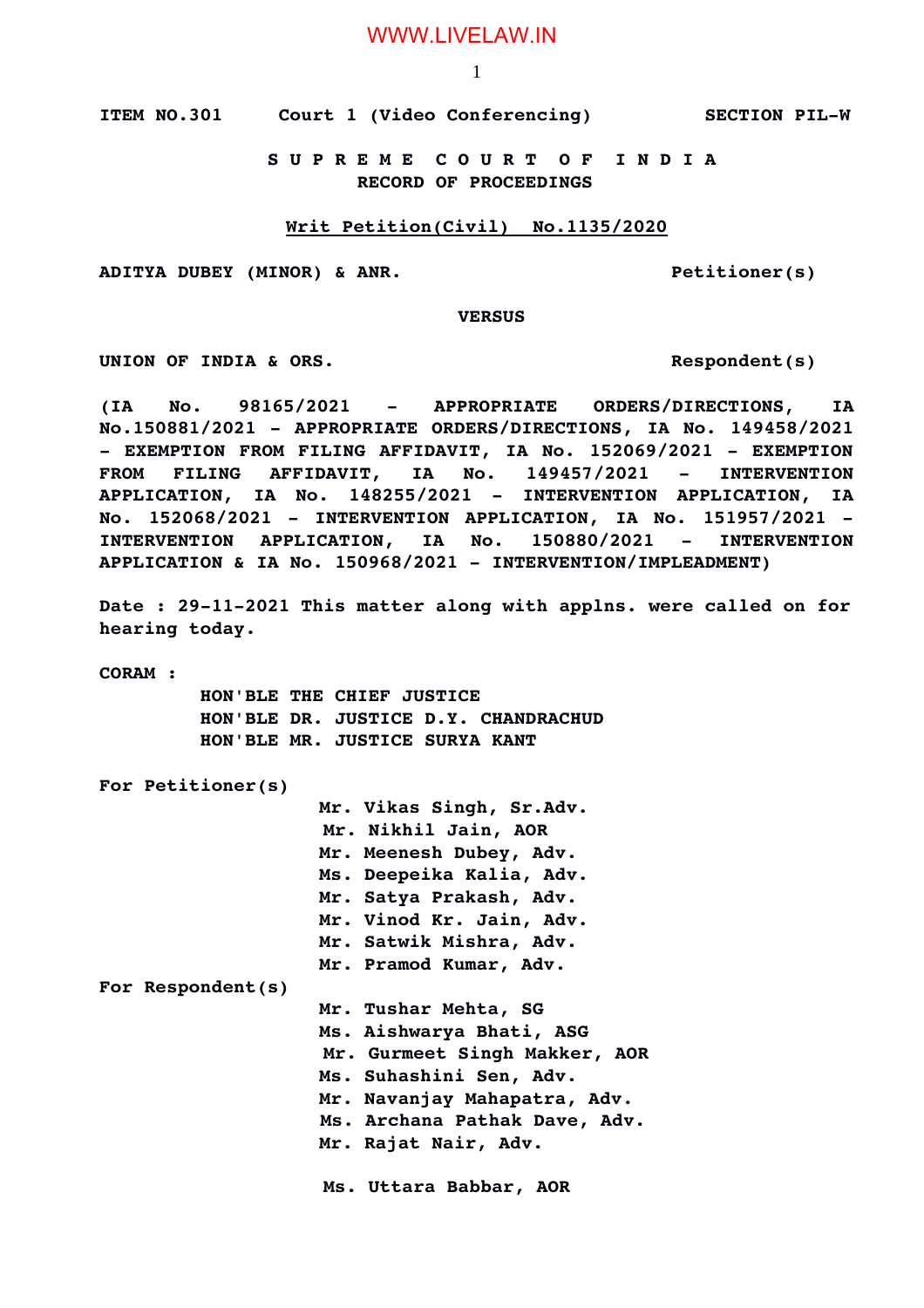2

**Mr. D.S. Patwalia, AG, Punjab Ms. Ranjeeta Rohatgi, AOR Mr. Anirudh Bakhru, Adv. Mr. Gauravjit Patwalia, Adv. Mr. Anil Grover, AAG, Haryana Ms. Noopur Singhal, Adv. Mr. Rahul Khurana, Adv. Mr. Satish Kumar, Adv. Mr. Sanjeev Prakash Upadhyay, Adv. Mr. Sanjay Kumar Visen, AOR Dr. A.M. Singhvi, Sr. Adv. Mr. Rahul Mehra, Sr. Adv. Ms. Jyoti Mendiratta, AOR Mr. Kaushal Yadav, AOR Mr. Kamlesh Kumar Maurya, Adv. Mr. Nandlal Kumar Mishra, Adv. Mr. Shafik Ahmed, Adv. Mr. Vivekanand Rana, Adv. Ms. Yashoda Katiyar, Adv. Mr. Vishal Tiwari, Adv. Mr. Dhruv Singh, Adv. Mr. Ravindra Raizada, AAG,UP Mr. Rajeev Kumar Dubey, Adv. Mr. Ashiwan Mishra, Adv. Mr. Anurag Tiwari, Adv. Mr. Kamlendra Mishra, AOR Mr. Haresh Raichura, AOR Ms. Saroj Raichura, Adv. Mr. Kalp Raichura, Adv. Mr. Ram Bhadauria, Adv. Mr. Rajat Vats, Adv. Mr. Rakesh Dahiya, AOR Mr. Aditya Dahiya, Adv. Mr.Ravi Swami, Adv. Mr. Bhudev Prasad Vaishnav, Adv. Mr. Anilendra Pandey, AOR Charanpal Singh Bagri, Adv. Dr. Gurjit Kaur Jassar Bagri, Adv. Mr. Sandeep, Adv. Mr. Manoj Kumar, Adv. Mr. Raju sonkar, Adv. Mr. Rahul Shukla, Adv.**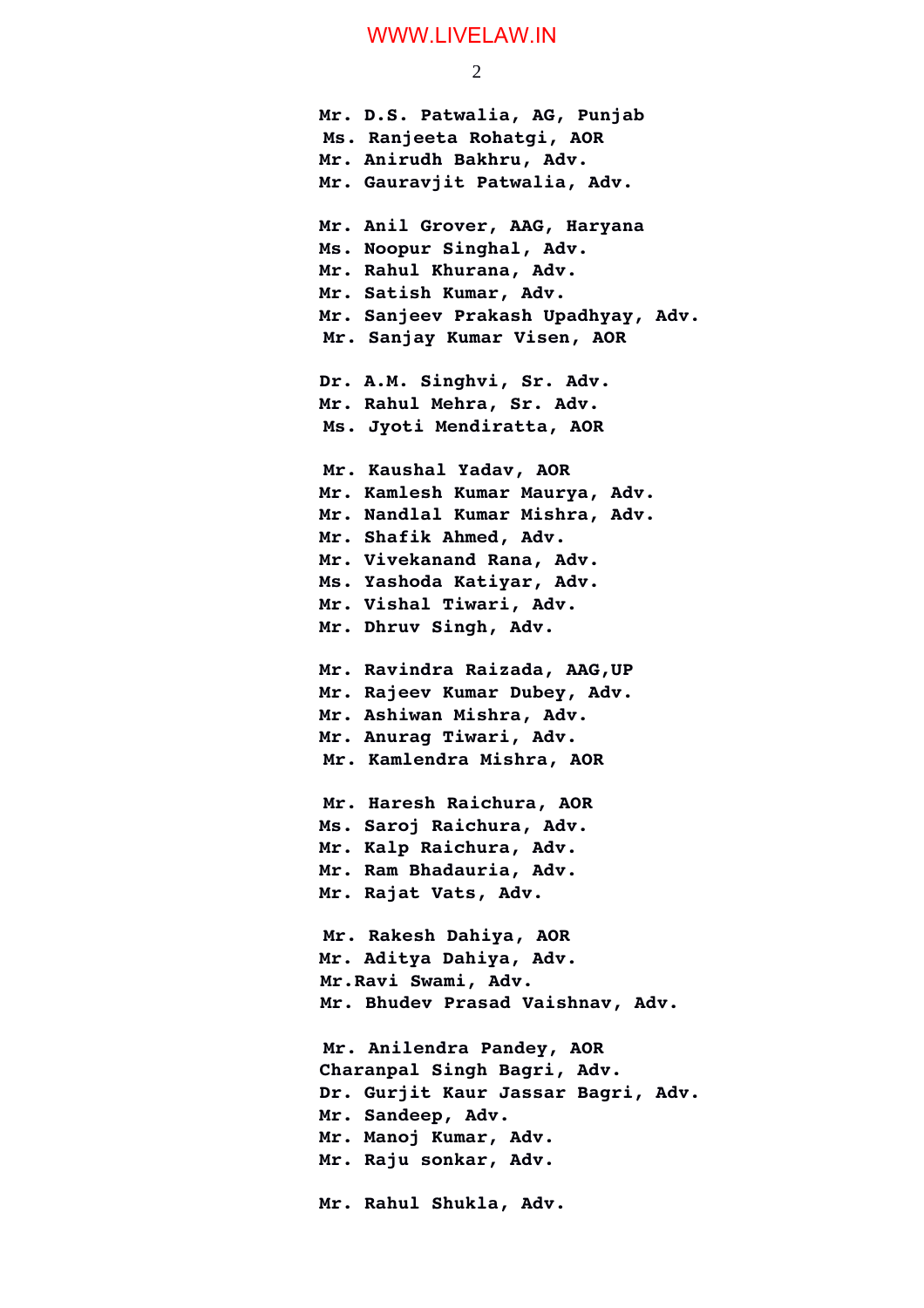**Mr. Kumar Dushyant Singh, AOR Ms. Shyel Trehan, Adv. Mr. Chirayu Jain, Adv. Mr. Raghav Anand, Adv. Mr. Shivendra Singh, AOR Ms. Sanchita Ain, AOR Mr. Manish Kumar, Adv. Mr. Nakul Jain, Adv. Mr. Piyush Kaushik, Adv. Mr. Amit Kumar, Adv. Mr. Hayat Ahluwalia, Adv. Ms. Divya Roy, AOR** 

 **UPON hearing the counsel the Court made the following**

#### **O R D E R**

**The Court is convened through Video Conferencing.**

**Heard Mr. Tushar Mehta, learned Solicitor General appearing for the Union of India, Dr. A.M. Singhvi, learned Senior counsel appearing for the Government of National Capital Territory of Delhi, Mr. D.S. Patwalia, learned Advocate General appearing for the State of Punjab, Mr. Anil Grover, learned Additional Advocate General appearing for the State of Haryana, Mr. R.K. Raizada, learned Senior counsel appearing for the State of Uttar Pradesh and Mr. Vikas Singh, learned Senior counsel appearing for the petitioners at a considerable length today.**

**At the commencement of hearing, Mr. Tushar Mehta, learned** Solicitor General has filed an affidavit dated 28-11-2021 on behalf **of Ministry of Environment, Forest and Climate Change (Respondent** No.1) in compliance with the directions passed on 24-11-2021.

**A perusal of the affidavit would show that the respondents are** taking long term as well as short-term measures to combat air **pollution and have passed certain directions, after consultation with the different State Governments.** 

3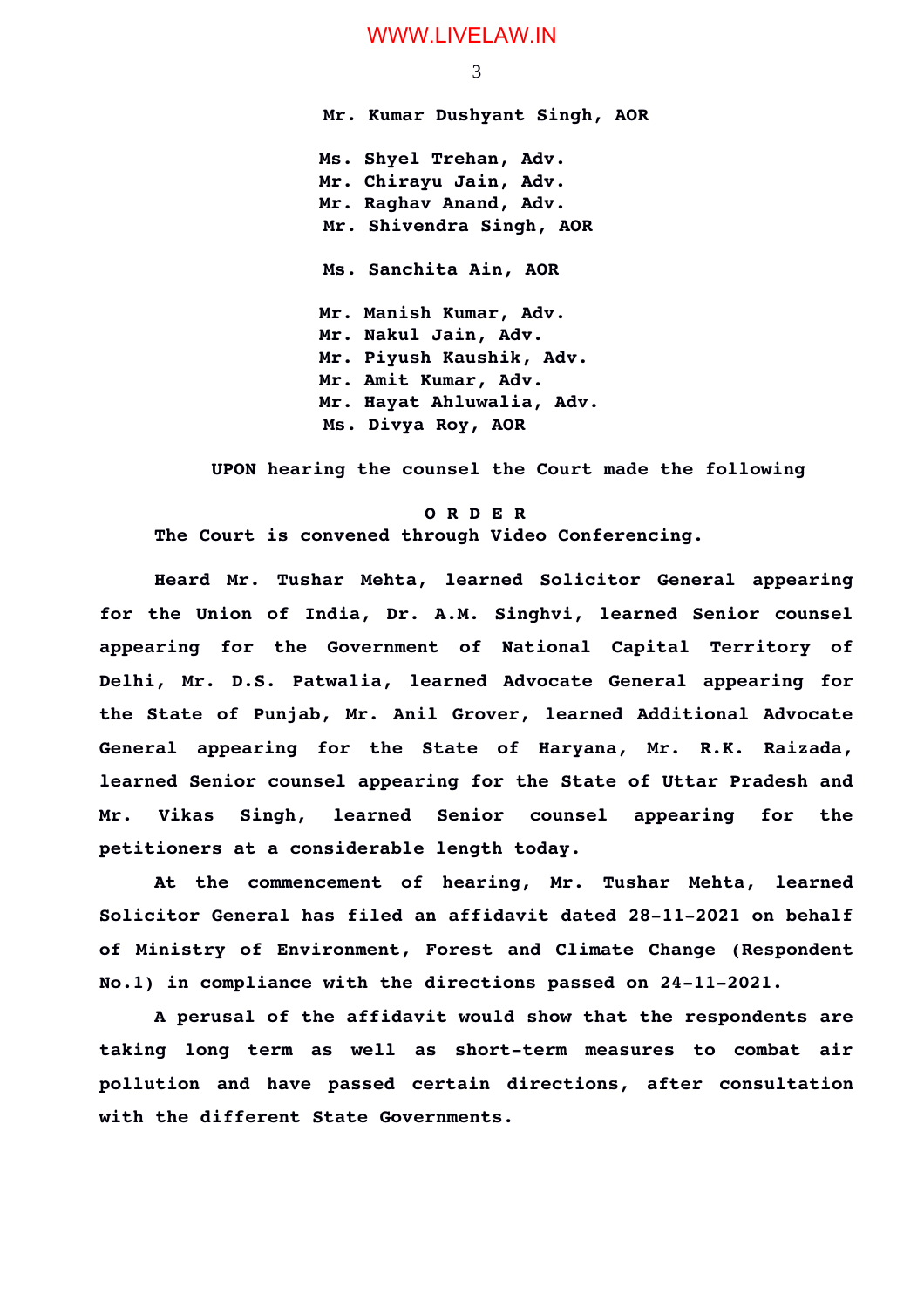Paras 14, 15, 16 and 17 of the said affidavit dated 28-11-2021 **are extracted below:**

**"Para 14. It is submitted that as pointed out earlier significant cause for degradation of the environment in the area of NCR was found to be that of polluting industries. Accordingly, the Commission had issued directions on 12.08.2021 to the State Governments of Uttar Pradesh, Haryana and Rajasthan for shifting of industries operating in NCR districts to PNG/cleaner fuels. It is submitted that as per the data received by the Commission the said direction is either partly complied with or still remains to be complied with. Accordingly, it is respectfully prayed that this Hon'ble Court may be pleased to direct the respective State Government to file their compliance report in respect thereto before this Hon'ble Court.**

**Para 15. Furthermore, the industries which already have gas supply available to them, but are still using other polluting fuels, have been directed to be closely and regularly monitored for switching over to cleaner gaseous fuels at the earliest. Here again, in the respectful submission of the deponent as per the data received by the Commission, the said direction is either partly complied with or still remains to be complied with, uniformally by all the industries. Accordingly, it is respectfully prayed that this Hon'ble Court may be pleased to direct the respective State Governments to file their compliance report in respect thereto before this Hon'ble Court.**

**Para 16. In view of the aforesaid facts and circumstances, it is respectfully submitted that though the Commission has been regularly and scrupulously monitoring and ensuring compliance of the directions issued by it, however, as stated above, on ground, there are reports of certain** short-comings in the implementation of the directions **issued by the Commission by the respective State Governments. Thus in the interest of justice and in interest of the emergent need to improve the Air Quality in the region, it is respectfully submitted that the respective State Governments may be directed to submit its compliance report before this Hon'ble Court on the following issues:**

i. Status of industries in NCR running on any other fuels, other than PNG, where PNG infrastructure and **supply is already available;**

**ii. Status of implementation of direction of immediate closure of industries running on unapproved fuels or**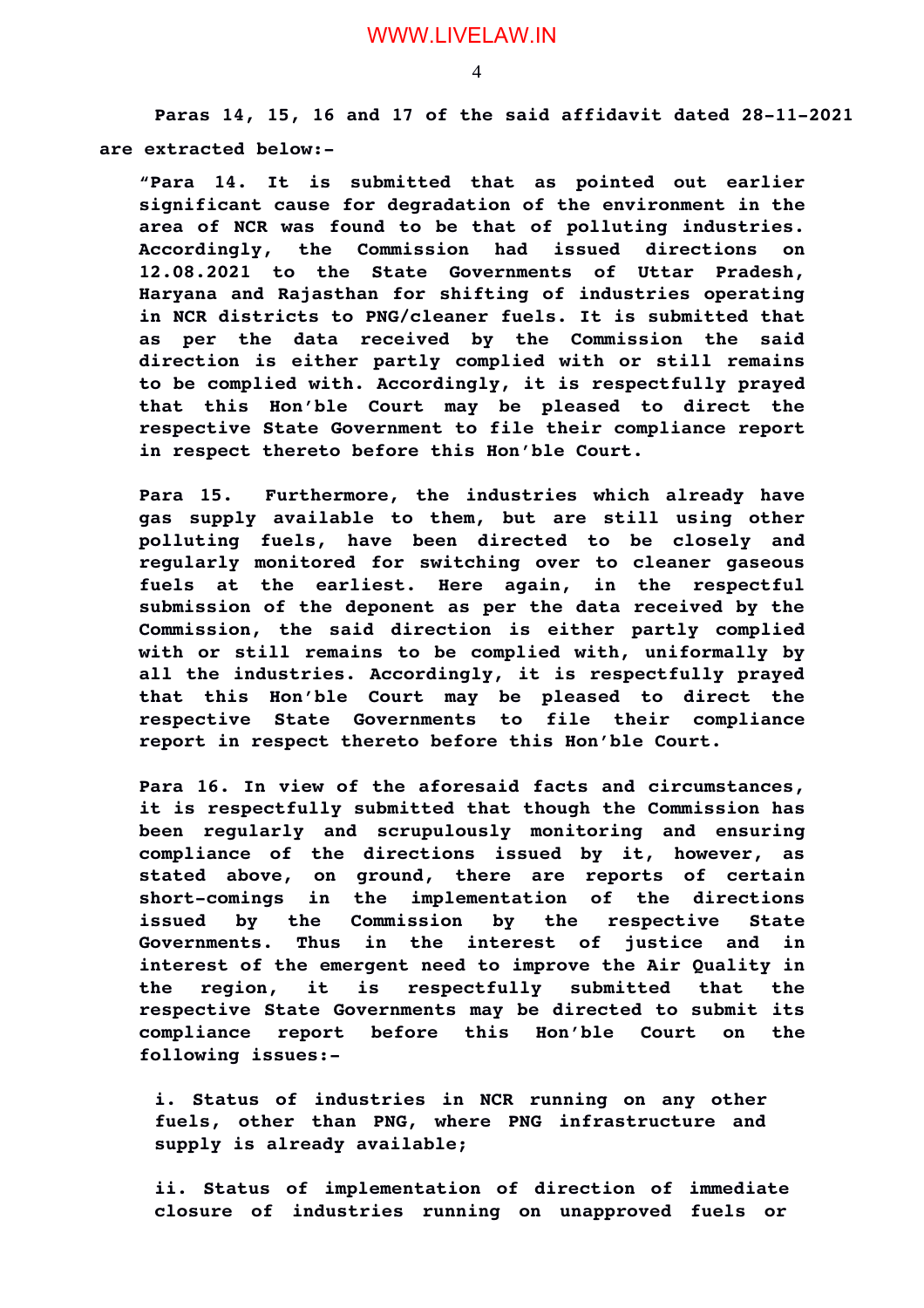5

**industries running with invalid Consent to Operate (CTO); iii. Status of implementation of the direction of ban on use of diesel generating (DG) sets, except as back up for emergency purposes;**

**iv. Status of implementation of the direction of impounding petrol/diesel vehicles, which are more than 15/10 years old and still found plying in the NCR;**

**v. Steps taken by the respective State Governments in employing the efforts on ground towards dust prevention, control and suppression efforts from roads and from open areas along the right of way;**

**vi. Status on the checks and action taken on visibly polluting vehicles and vehicles without valid PUC;**

**vii. Steps taken by the respective State Governments for dust mitigation measures in C&D sites, C&D waste management as per the rules and directions related to transportation of C&D materials;**

**viii. Steps taken by the respective State Governments for registration of construction projects on the Web Portal of respective states for remote monitoring by** enforcement agencies and self-certification of **compliance of rules related to C&D activities by the project proponents;** 

**17. It is respectfully submitted that in anticipation of the adverse air quality scenario that generally prevails during the winter months in the region, a special preparatory meeting was held on 20th September., 2021, with the Chief Secretary of Government of NCT of Delhi for prevention and control of Air Pollution in NCT of Delhi. The following issues were discussed in detail and appropriate measures were advised to the Government of NCT of Delhi, as under:**

**i. Setting up of Web Portal for Monitoring of Dust Control measures at Construction and Demolition sites;**

**ii. Setting up of "Dust Control & Management Cell" by Road Owning/maintaining/construction agencies for monitoring and effective implementation of dust control measures;**

**iii Effective implementation of plan of Action for eliminating the fire at landfill sites and open**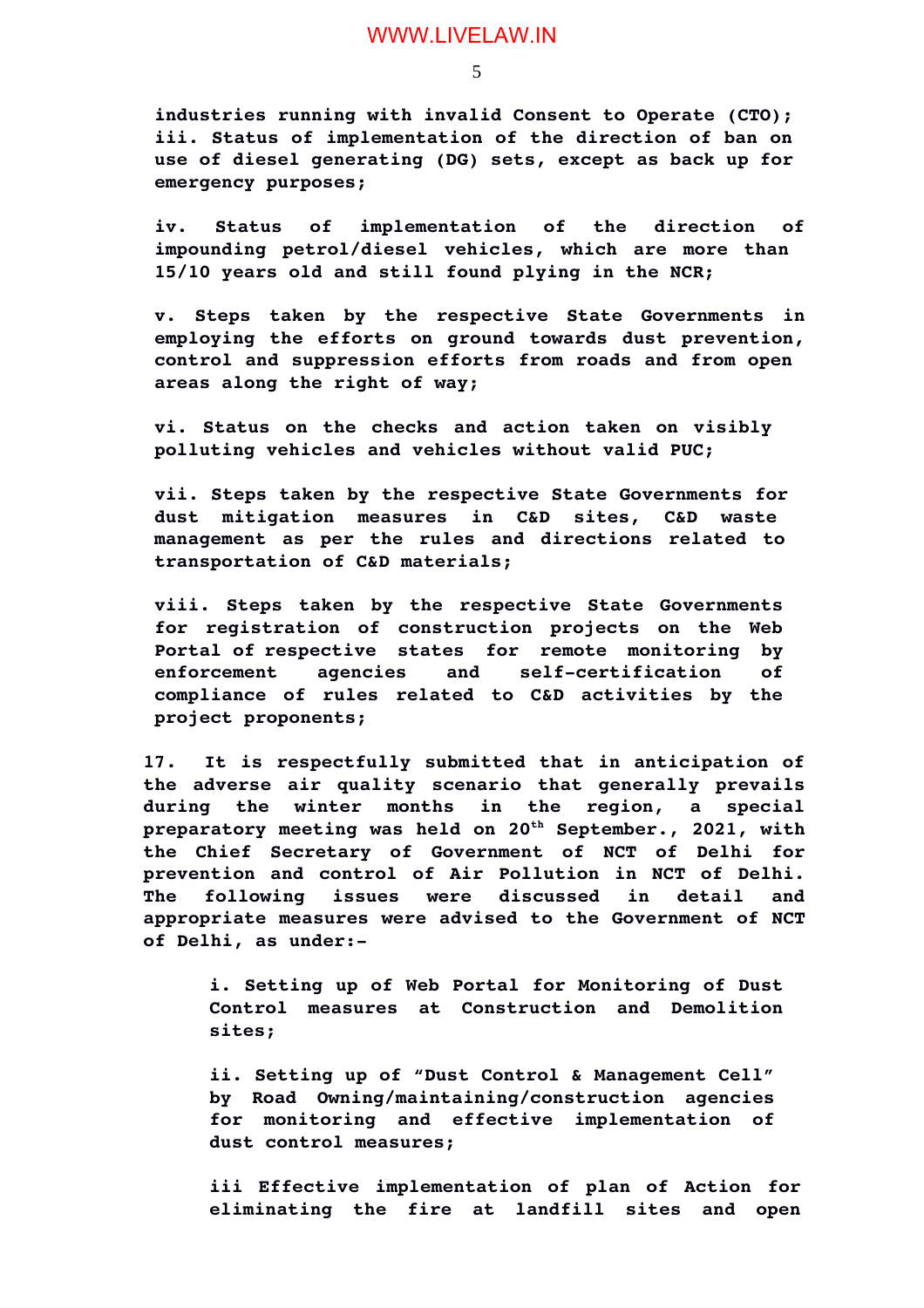**biomass burning falling under their administrative jurisdiction;**

**iv. Implementation of the Greening and Plantation Action Plan;**

**v. Timely submission of Report on "safeguarding & Enforcement measures including monitoring/ analysis of the progress made on the various** parameters captured in bi-monthly reports;

**vi. Augmentation of public transport system by employing more buses. As per the direction of this Hon'ble Court, the number of bus fleet within GNCT** was required to be augmented to app. 11,000/-. **However, the fleet of 6000 app. Buses which were existed in year 2010 have now depleted to app. 3000. Thus urgent steps are required to be taken to augment bus fleet in GNCT.**

**vii. Expediting finalization of pilot study for conversion of CNG to H2CNG buses.**

**viii. Improvement in first and last mile connectivity in NCT of Delhi to boost Public Transport System by removing the cap on registration** of auto-rickshaws in Delhi to promote e-auto**rickshaws;**

**ix. Constitution of Task Forces and intelligent Traffic Management System (IITM) for smooth traffic management;**

**x. Effective enforcement of PUC System;**

**xi. Augmentation of the battery charging/battery swapping infrastructure to promote emobility;**

**xii Action on Petrol/Diesel Vehicles more than 15/10 years old, plying on roads in Delhi;**

**xiii. Submission of fortnightly report on the inspection of the industries for compliance of use of only approved fuels;**

**xiv. Effective implementation of the Pilot Project in SDMC jurisdiction for abatement of Air** Pollution from "Non-Point" dispersed sources in **association with Air Pollution Action Group(APAG)."**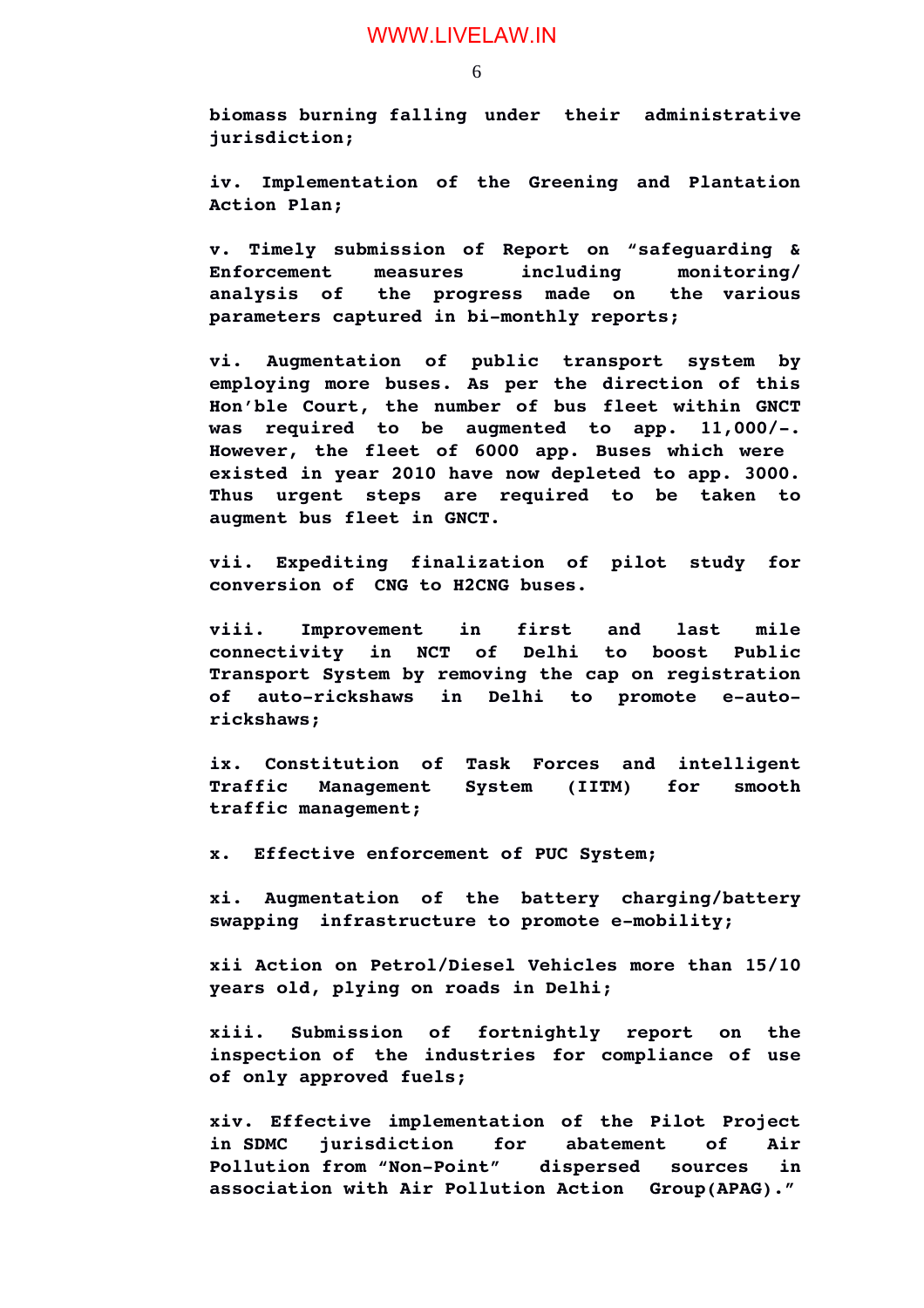7

**It would also be seen from the said Affidavit that the Commission For Air Quality Management In National Capital Region and Adjoining Areas** *inter alia* **passed the following directions as** far back as on  $11-6-2021$  which read thus:-

**"WHEREAS, dust from the Construction and Demolition (C&D) activities is a major and consistent source of Air Pollution in the National Capital Region and contributes adversely to PM 2.5 and PM 10 levels and thus, is a great cause of in abatement of Air Pollution"**

The said Commission issued the above-mentioned directions to **the Chairman, New Delhi Municipal Council, the Chairman, Central Pollution Control Board and the Member Secretary, Delhi Pollution Control Committee.**

The affidavit dated 28-11-2021 indicates that some of the **directions were complied with partially and certain others were not complied with at all by the State Governments and other agencies.** 

In view of the fact that the affidavit dated 28-11-2021 is **filed by the Ministry of Environment only today, we are inclined to grant an opportunity to the Government of National Capital Territory of Delhi and the State Governments of Uttar Pradesh, Haryana, Punjab and Rajasthan to respond to the averments made in the affidavit filed by Respondent No.1, well before Wednesday, the 1 st December, 2021.**

**We would like to specifically know from the aforesaid State Governments about those directions which have since been complied with by them and those which have not yet been complied with by** them, along with reasons for such non-compliance.

**We further direct the State Governments to comply with the said directions forthwith and file compliance affidavits in this behalf well before the next date of hearing.**

**Mr. Vikas Singh, learned Senior counsel appearing for the petitioner has raised certain issues with regard to construction activities being carried out in the National Capital Territory of**